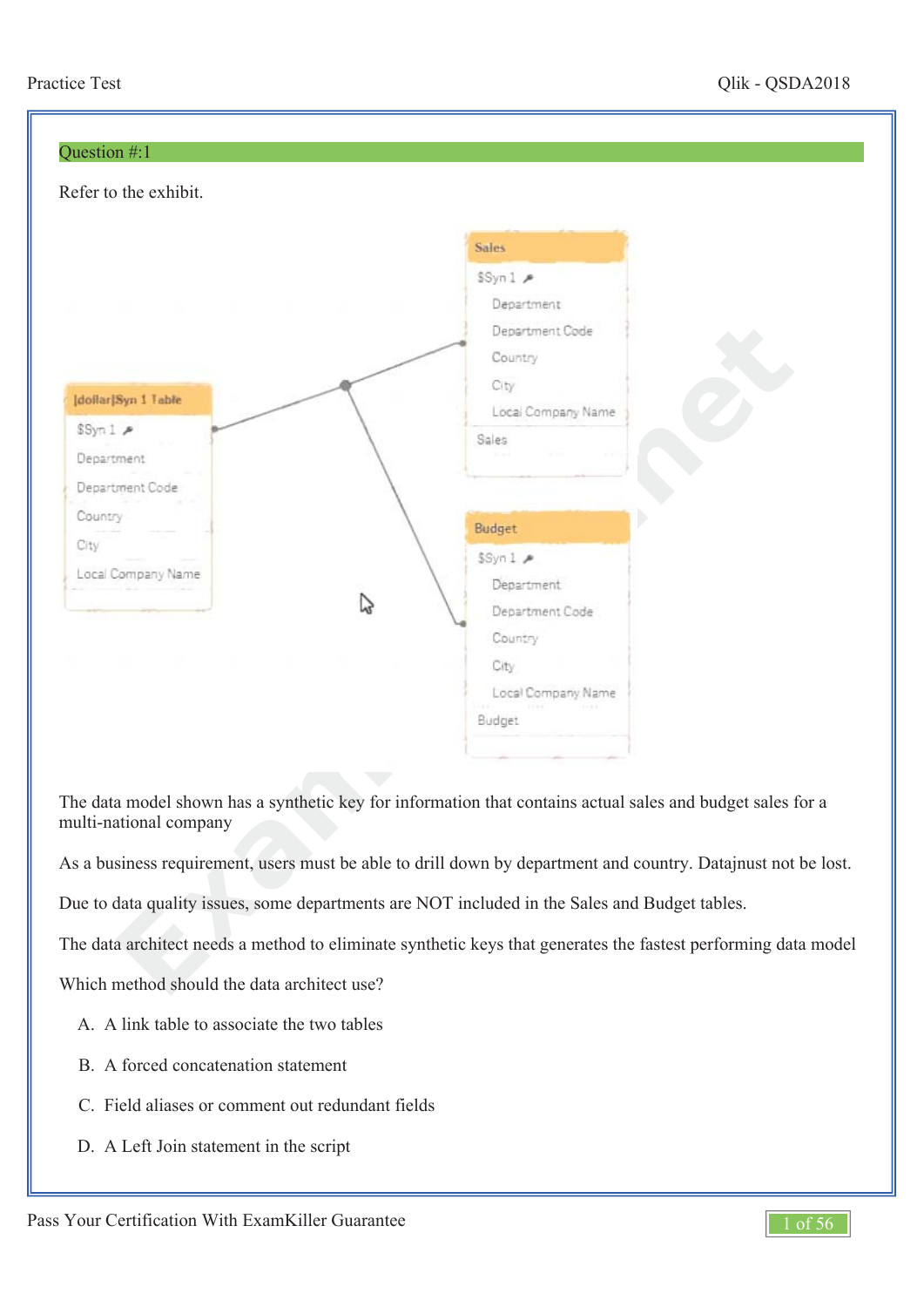## **Answer: A**

#### Question #:2

Refer to the exhibit.

| SalesTransactions |
|-------------------|
| Product           |
| Date              |
| Quantity          |
| Order Number      |
| Amount            |
|                   |

Each order can-have multiple products The data architect needs to make sure the Amount can be analyzed by Order Type and Product Category.

**xample and the set of the data architect needs to make sure the Amount can be an Product Category.**<br>*x* **are field data always contains the Order Type in the first three characters Product. Figure 6. Channel data are avai** The Order Number field data always contains the Order Type in the first three characters Product. Product Category, and Sales Channel data are available in an Excel spreadsheet called "Categories" in the file PaperProducts xlsx.

Which two ways can the data architect use to make additions to the existing script and meet the requirements? (Choose two.)

A)

## B)

```
OrderType:
LOAD
   Product,
    "Product Category"
FROM [lib://Sense certification/PaperProducts.xlsx]
(ooxml, embedded labels, table is OrderType);
```
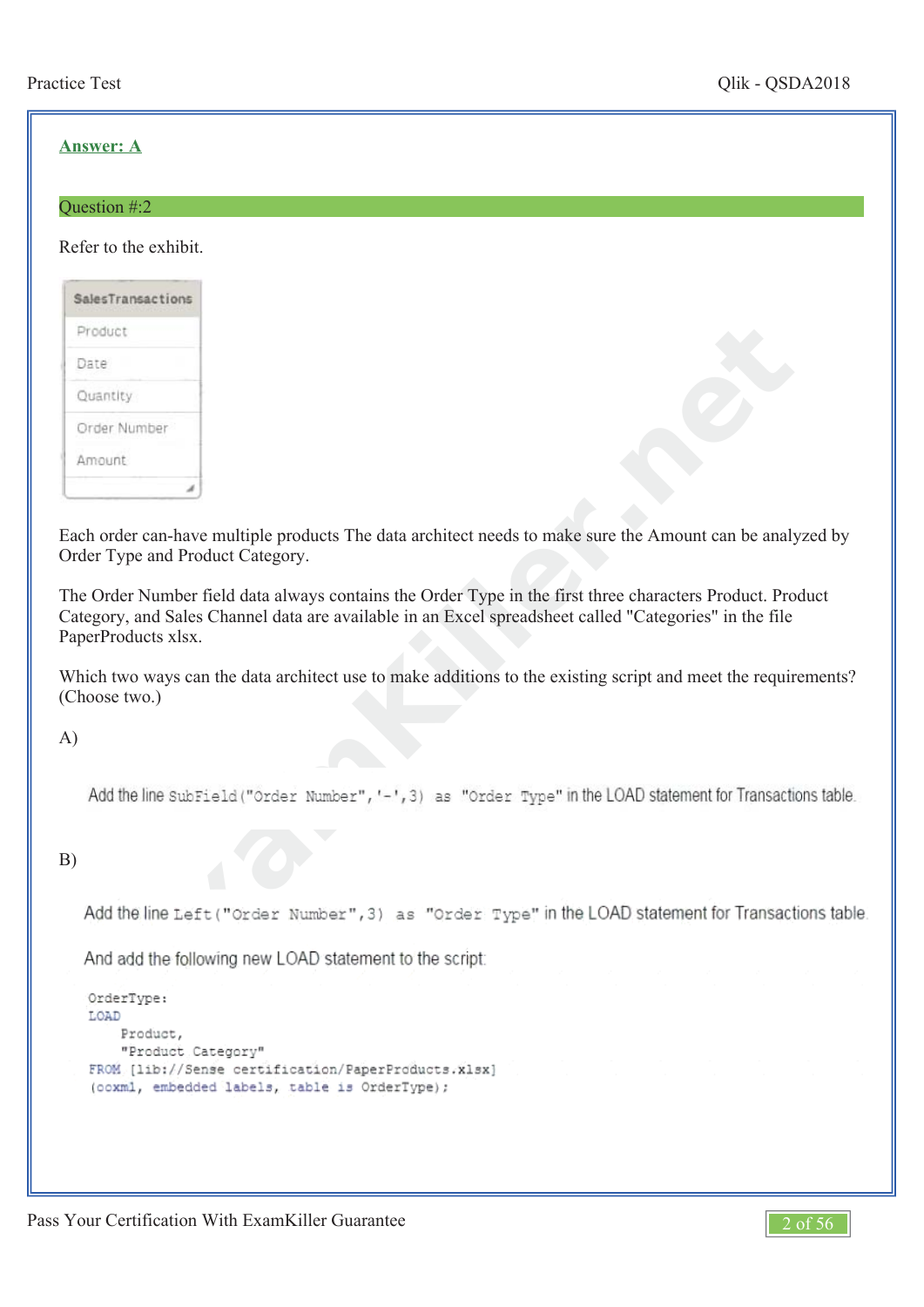```
C)
     Add the line Left ("Order Number", 3) as "Order Type" in the LOAD statement for Transactions table.
     And add the following new LOAD statement to the script.
     Product:
     LOAD
          Product,
        Example 18 and 2 and 2 and 2 and 2 and 2 and 2 and 2 and 2 and 2 and 2 and 2 and 2 and 2 and 2 and 2 and 2 and 2 and 2 and 2 and 2 and 2 and 2 and 2 and 2 and 2 and 2 and 2 and 2 and 2 and 2 and 2 and 2 and 2 and 2 and 2
D)
   A.
Option A
   B.
Option B
   C.
Option C
   D.
Option D
Answer: C
Question #:3
Two companies have merged and a full database integration is planned for next year. The data architect needs
an interim solution to view all employee data from both companies
• The tables come from different systems
• Both companies have similar Employees tables
• Both tables have identifiers for Employee and some other attributes (eg , geographical information)
• The tables also have some fields that do NOT match (e.g.: Social Security Number and Bank Account)
Which problem occurs when the two tables are loaded into Qlik Sense?
   A.
Link tables are created
```
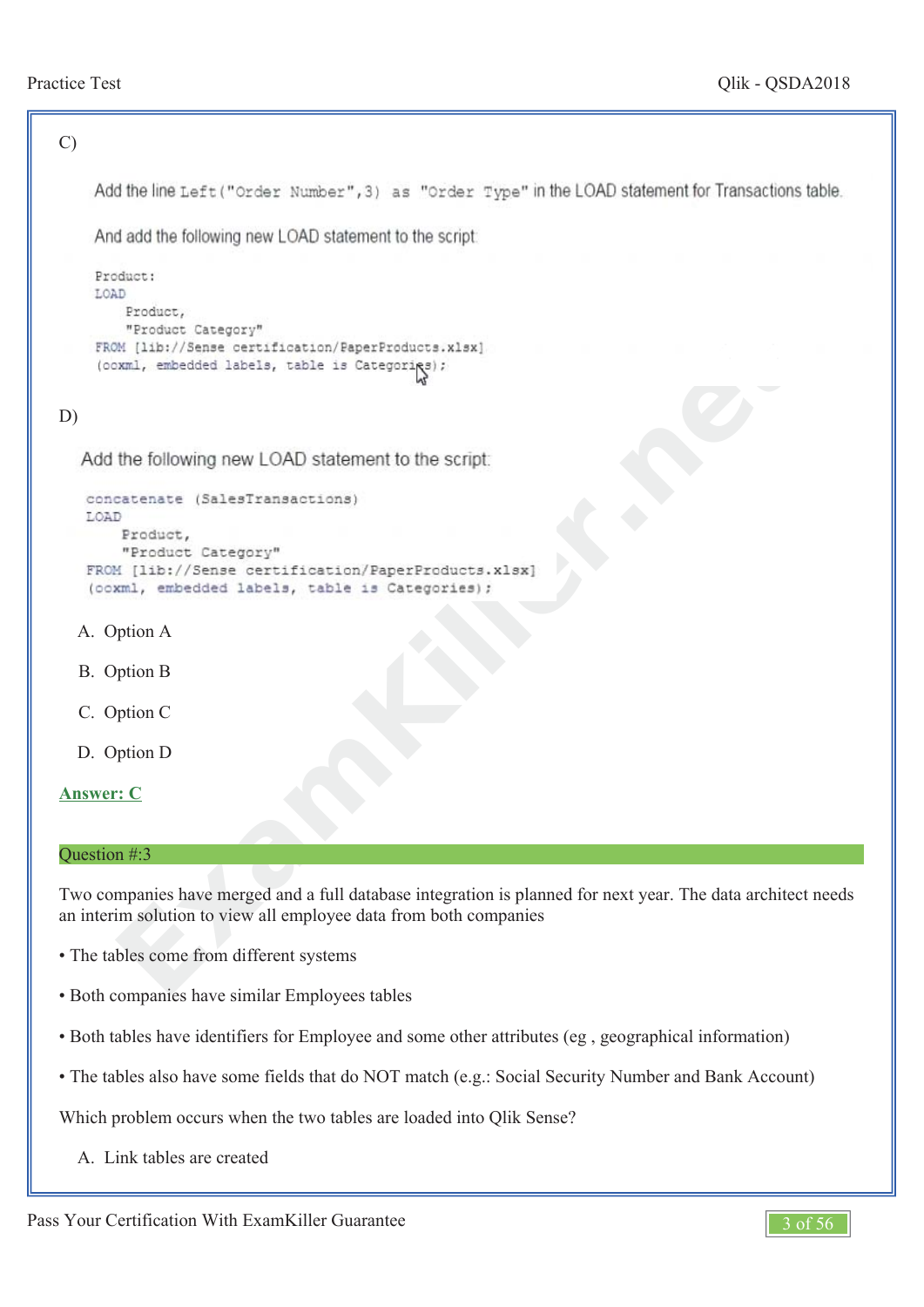*et*

- B. Synthetic keys are created
- C. An auto concatenation occurs
- D. A circular reference occurs

#### **Answer: B**

## Question #:4

## Refer to the exhibits

#### **Expected View**

|                                              |                                     |                         |                   |                                            |                                                           |                                 |                          |                          |                   | OrderNumber |            |                        |     |     |                              |
|----------------------------------------------|-------------------------------------|-------------------------|-------------------|--------------------------------------------|-----------------------------------------------------------|---------------------------------|--------------------------|--------------------------|-------------------|-------------|------------|------------------------|-----|-----|------------------------------|
| Alice                                        | The Control of the<br>-21           | n an                    |                   | <b>STATE OF GROOM</b><br><b>STATISTICS</b> | <b>CONTRACTOR</b><br><b>Service Control</b><br>ALC: NORTH | the company's                   | <b>Contract Contract</b> | <b>Contract Contract</b> |                   |             | --<br>1281 | <b>Service Control</b> |     |     |                              |
| Alice                                        |                                     |                         | <b>CONTRACTOR</b> |                                            |                                                           |                                 |                          |                          |                   |             | 696        |                        |     |     |                              |
| <b>CONTRACTOR</b><br>Alice                   |                                     |                         |                   |                                            |                                                           |                                 |                          |                          |                   |             | <b>But</b> |                        |     |     | continued before the control |
| contact the control<br>contact comes<br>Bill | contact contact                     | the control of the con- | the process of    | and the con-                               | and the company                                           | company of their                |                          |                          |                   |             |            |                        |     |     |                              |
| Fred                                         |                                     |                         |                   |                                            |                                                           | a                               |                          |                          |                   |             |            |                        |     |     |                              |
| The Southern<br>Susar                        | <b>CONTRACTOR</b><br><b>COLLEGE</b> | The State State         | The State State   | <b>COLLEGE</b>                             | <b>CONTRACTOR</b>                                         | and and supplet<br>The Southern | the process of           |                          | and the company's | ---         | 465        | ---                    | --- | --- |                              |
| Tom                                          |                                     |                         |                   |                                            |                                                           |                                 |                          |                          |                   |             | 1018       |                        |     |     | инг                          |
| ---                                          | ---<br>----                         |                         |                   | ----                                       | ---                                                       |                                 | ---                      | ----                     | ----              | ----        | ---        | ---                    | --- | --- |                              |

## Actual View

| SalesPerson                         | Q | Quota<br>Q       | OrderNumber <sub>Q</sub>           | Value<br>Q |
|-------------------------------------|---|------------------|------------------------------------|------------|
| Alice                               |   | 16000000         | 1010<br>122029                     | 563000     |
| Alice                               |   | 16000000         | 1281                               | 500000     |
| Alice                               |   | 16000000         | 1465                               | 320000     |
| - 20<br>Alice                       |   | 16000000         | 1600                               | 102000     |
| Alice                               |   | 16000000         | 12345                              | 240000     |
| BIII                                |   | 12000000         | 1010                               | 563000     |
| Bill                                |   | 12000000         |                                    | 500000     |
| Bil                                 |   | 12000000         | $\frac{1281}{1005}$                | 320000     |
| Bill                                |   | 12000000         | 1600                               | 102000     |
| Bill                                |   | 12000000         | 12345                              | 240000     |
| $\gamma \rightarrow \gamma$<br>Fred |   | 14200000         | $\mathcal{N}(\mathcal{M})$<br>1010 | 563000     |
| Fred                                |   | 14200000         | 1281<br><b>CONTRACTOR</b>          | 500000     |
| <b>COLD</b><br>Fred                 |   | 24.9<br>14200000 | (ska<br>$-111$<br>1465             | 320000     |
| Fred                                |   | 14200000         | 1600                               | 102000     |
| Fred                                |   | 14200000         | 12345                              | 240000     |
| Susan                               |   | 12750000         | 1010                               | 563000     |
| Tom                                 |   | 10000000         | 1281                               | 500000     |
| Tom                                 |   | 10000000         | 1465                               | 320000     |
| Tom                                 |   | 10000000         | 1600                               | 102000     |
| Tom                                 |   | 10000000         | 12345                              | 240000     |

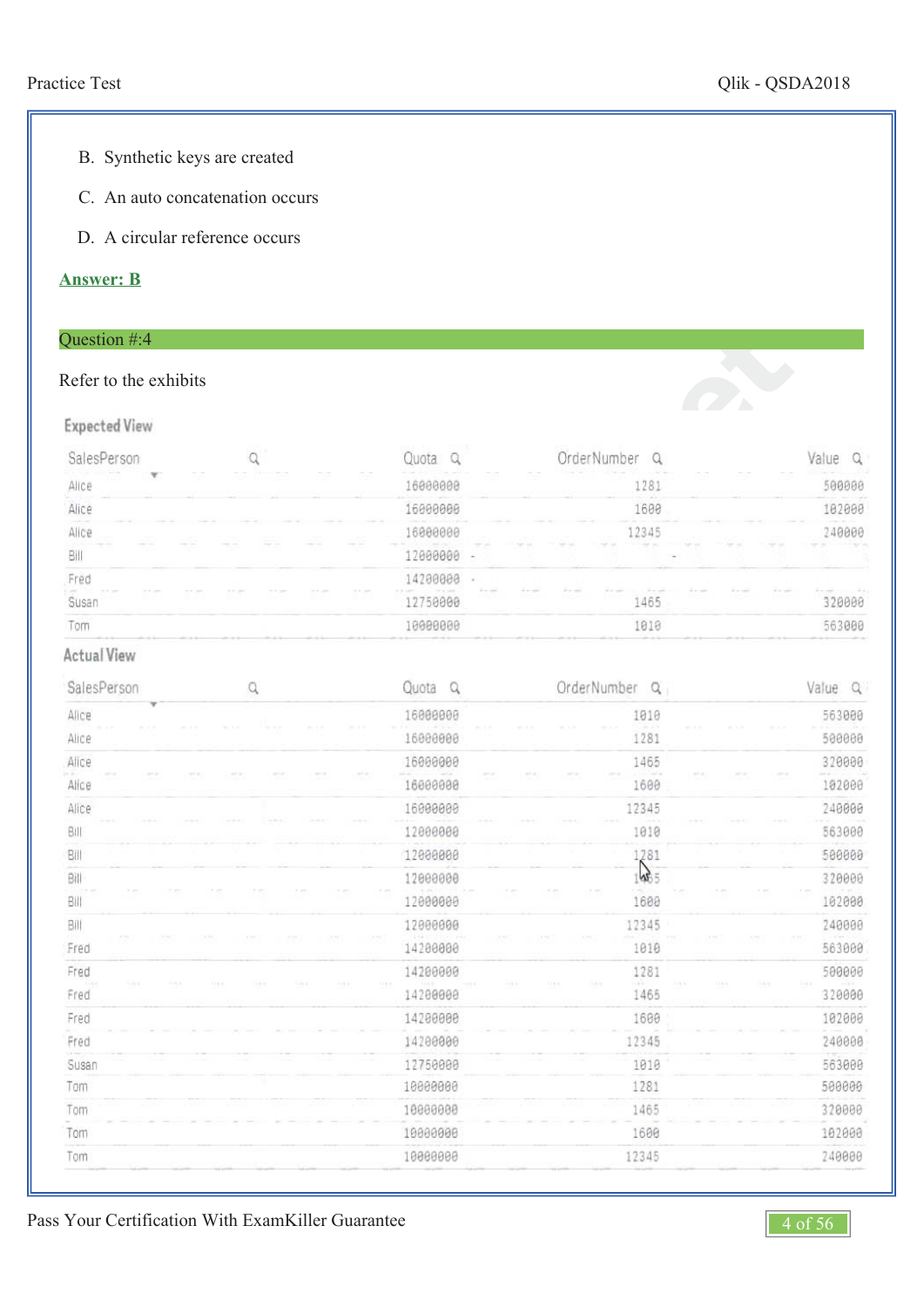| Quotas Table:     |                                                                                                                          |  |
|-------------------|--------------------------------------------------------------------------------------------------------------------------|--|
| SalesPerson Quota |                                                                                                                          |  |
| Tom               | 10000000                                                                                                                 |  |
| Bill              | 12000000                                                                                                                 |  |
| Fred              | 14200000                                                                                                                 |  |
| Susan             | 12750000                                                                                                                 |  |
| Alice             | 16000000                                                                                                                 |  |
| Orders Table:     |                                                                                                                          |  |
|                   | Salesperson OrderNumber Value                                                                                            |  |
| Tom               | 1010 563000                                                                                                              |  |
| Alice             | 12345 240000                                                                                                             |  |
| Alice             | 1281 500000                                                                                                              |  |
| Susan             | 1465 320000                                                                                                              |  |
| Alice             | 1600 102000                                                                                                              |  |
| Quotas:           | LOAD [SalesPerson],<br>[Quota]<br>FROM [lib://Exam/Quotas and Orders.xlsx]<br>(coxml, embedded labels, table is Quotas); |  |
| Orders:           |                                                                                                                          |  |
|                   | LOAD [Salesperson],<br>[OrderNumber],<br>[Value]<br>FROM [lib://Exam/Quotas and Orders.xlsx]                             |  |
|                   | (ooxml, embedded labels, table is Orders);                                                                               |  |
|                   | Which corrective action should be taken to achieve the expected view?                                                    |  |
|                   | A. Alias one of the fields in the Orders table.                                                                          |  |
|                   | B. Use distinct in the LOAD statement.                                                                                   |  |

- A. Alias one of the fields in the Orders table.
- B. Use distinct in the LOAD statement.
- C. Use upper () to align the Salesperson fields
- D. Add a link table.

## **Answer: A**

Question #:5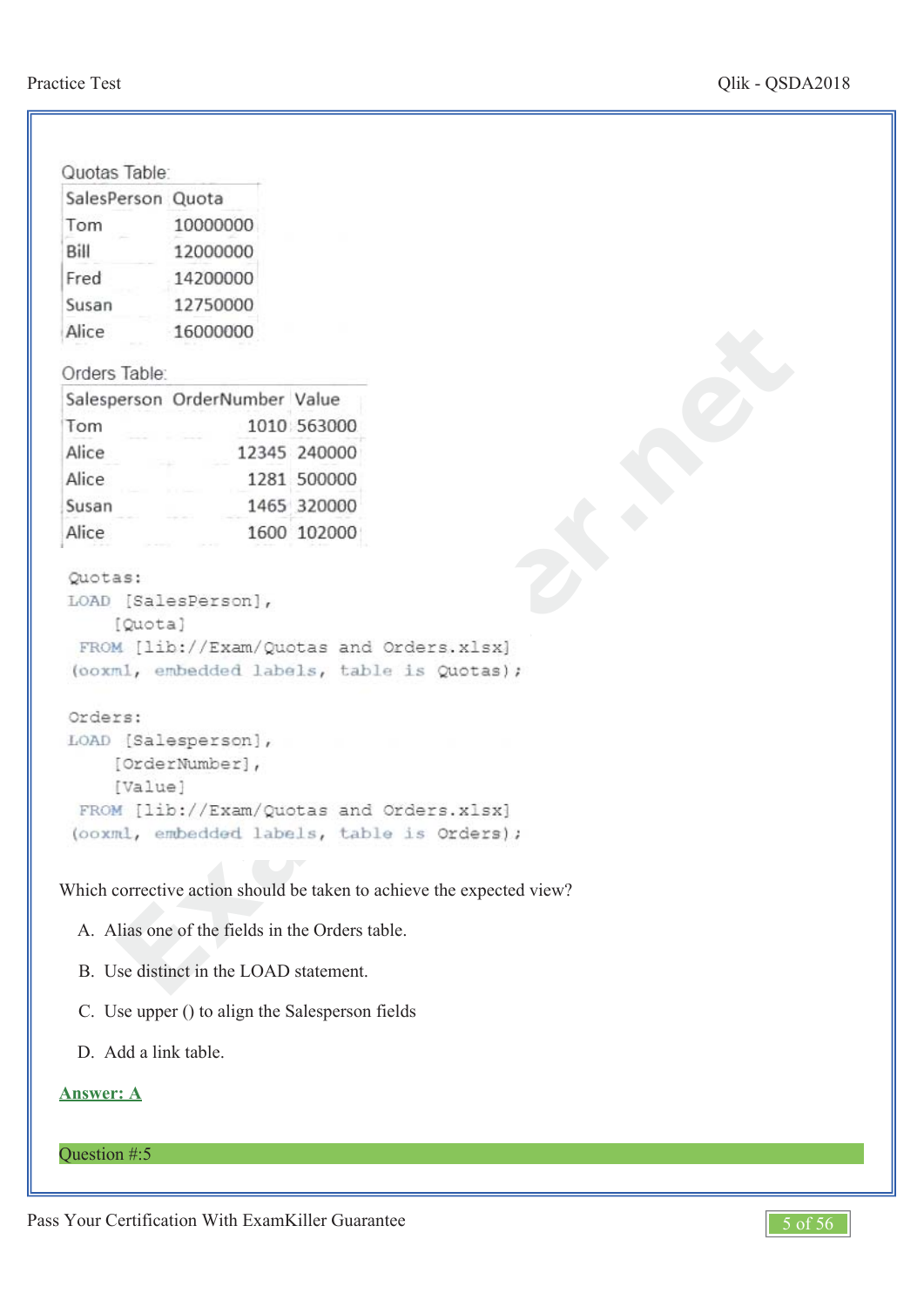## Practice Test Qlik - QSDA2018

| EmpID                                                | Dept              | Jan                                                                                                   |    | Feb       |       | Mar | Apr                                                                                             |    | May |    | Jun        |                 |                                                                                                      |  |
|------------------------------------------------------|-------------------|-------------------------------------------------------------------------------------------------------|----|-----------|-------|-----|-------------------------------------------------------------------------------------------------|----|-----|----|------------|-----------------|------------------------------------------------------------------------------------------------------|--|
|                                                      | 1 A               |                                                                                                       | 60 |           | 63    |     | 53                                                                                              | 61 |     | 80 |            | 57              |                                                                                                      |  |
|                                                      | 2A                |                                                                                                       | 60 |           | 62    |     | 56                                                                                              | 73 |     | 77 |            | 65              |                                                                                                      |  |
|                                                      | 3B                |                                                                                                       | 61 |           | 62    |     | 80                                                                                              | 66 |     | 77 |            | 75              |                                                                                                      |  |
|                                                      | 4 B               |                                                                                                       | 72 |           | 72    |     | 55                                                                                              | 70 |     | 54 |            | 77 <sup>°</sup> |                                                                                                      |  |
|                                                      | 5 B               |                                                                                                       | 72 |           | 72    |     | 55                                                                                              | 55 |     | 60 |            | 57              |                                                                                                      |  |
|                                                      |                   |                                                                                                       |    |           |       |     |                                                                                                 |    |     |    | Commission |                 |                                                                                                      |  |
|                                                      |                   |                                                                                                       |    |           |       |     |                                                                                                 |    |     |    |            |                 |                                                                                                      |  |
|                                                      |                   |                                                                                                       |    |           |       |     |                                                                                                 |    |     |    |            |                 |                                                                                                      |  |
| EmpID                                                | Dept              | ManagerID                                                                                             |    |           | Level |     |                                                                                                 |    |     |    |            |                 |                                                                                                      |  |
|                                                      | 1 A               |                                                                                                       |    | 10 Junior |       |     |                                                                                                 |    |     |    |            |                 |                                                                                                      |  |
|                                                      | 2A                |                                                                                                       |    | 11 Senior |       |     |                                                                                                 |    |     |    |            |                 |                                                                                                      |  |
|                                                      | 3 A               |                                                                                                       |    | 10 Junior |       |     |                                                                                                 |    |     |    |            |                 |                                                                                                      |  |
|                                                      | 4 B               |                                                                                                       |    | 12 Junior |       |     |                                                                                                 |    |     |    |            |                 |                                                                                                      |  |
|                                                      | 5B                |                                                                                                       |    | 11 Senior |       |     |                                                                                                 |    |     |    |            |                 |                                                                                                      |  |
|                                                      |                   |                                                                                                       |    | Employee  |       |     |                                                                                                 |    |     |    |            |                 |                                                                                                      |  |
| 22<br>23<br>24.<br>25<br>26<br>27<br>28.<br>29<br>30 | LOAD .<br>.LOAD . | CROSSTABLE ([Month], [Commussion], 2)<br>FROM [lib://cert/Book1.xlsx]<br>FROM [lib://cert/Bookl.xlsx] |    |           |       |     | (coxml, embedded labels, table is Commission) ;<br>(coxml, embedded labels, table is Employee); |    |     |    |            |                 |                                                                                                      |  |
|                                                      |                   |                                                                                                       |    |           |       |     | The Dept code in the Employee table is incorrect for EmplD=3                                    |    |     |    |            |                 | The two tables have been loaded by the script shown This script creates a synthetic key, which is no |  |
|                                                      |                   |                                                                                                       |    |           |       |     |                                                                                                 |    |     |    |            |                 | The data architect must change line 27 to create a single table in the data model that is accurate   |  |
|                                                      |                   | Which LOAD statement should the data architect use?                                                   |    |           |       |     |                                                                                                 |    |     |    |            |                 |                                                                                                      |  |
|                                                      |                   | A. JOIN LOAD EmpID, ManagerID, Level                                                                  |    |           |       |     |                                                                                                 |    |     |    |            |                 |                                                                                                      |  |

The two tables have been loaded by the script shown This script creates a synthetic key, which is not desired. The Dept code in the Employee table is incorrect for EmplD=3

- B. KEEP LOAD EmpID, ManagerlD, Level
- C. JOIN LOAD \*

D. CONCATENATE LOAD EmpID, ManagerlD, Level

## **Answer: A**

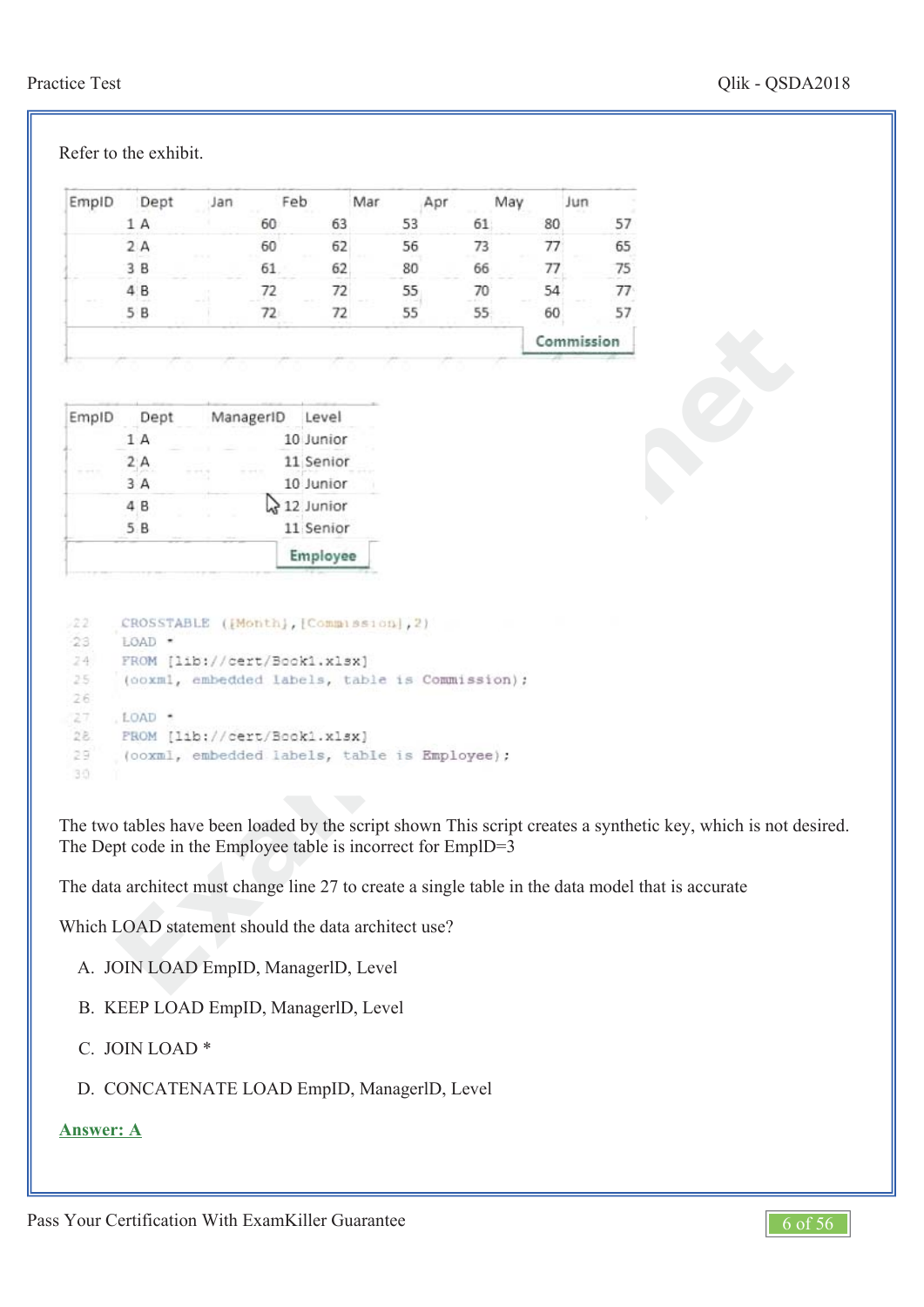#### Question #:6

Refer to the exhibit.



In the data load editor, the tables are loaded in the following sequence;

- 1 OrderHeader
- 2. OrderDetails
- 3. Products

The three tables CANNOT be modified as all fields are required.

A data architect must create a Cost of Goods Sold (COGS) field calculated as UnitCost \* Quantity. Some products may NOT have UnitCost so the COGS value must be zero for these products.

How should the data architect meet this requirement?

- A. 1. Load the Products table as the first table
	- 2. Create a new field in the OrderDetails table: Quantity \* isNull (unitcost) as cogs
- B. 1. Perform a preceding load on the Products table
	- 2. Create a new field in the OrderDetails table, if (Unitcost = nulio or  $\cdot$ ', 0) \* Quantity as cogs

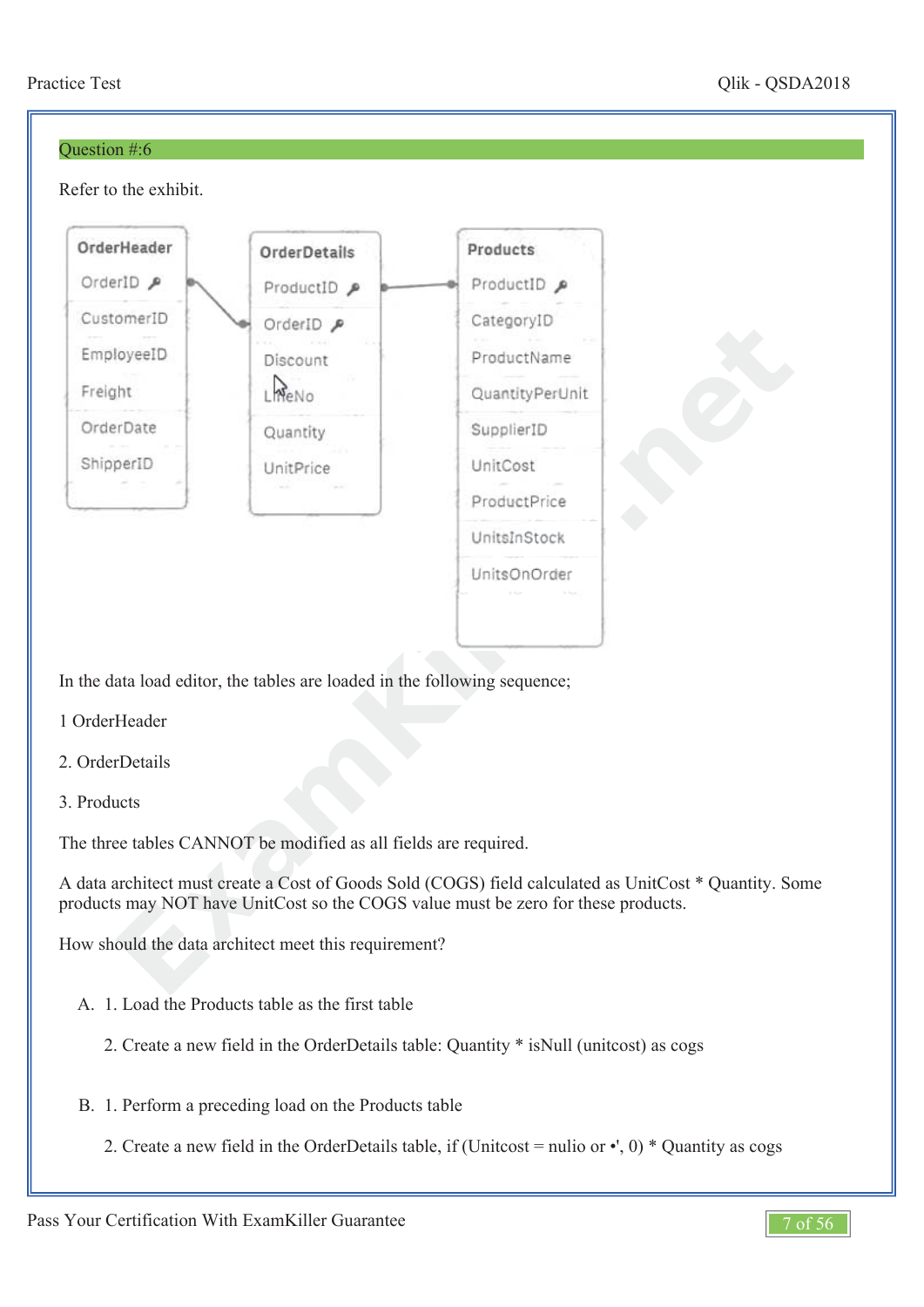C. 1 Join the Products and OrderDetails tables on ProductID

2. Create a new field in the OrderDetails table: Replace (Null, o, unitcost) \* Quantity as cogs

D. 1. Create a mapping load table as the first table from the Products table

2. Create a new field to the OrderDetails table: toplyMap('unitcos^Map', ProductID, 0) \* Quantity as cogs

**Answer: D**

#### Question #:7

Refer to the Exhibit.

```
Example 18:<br>
Example 18:<br>
Example 18:<br>
Example 18:<br>
Example 18:<br>
Example 18:<br>
Example 18:<br>
Example 18:<br>
Example 18:<br>
Example 18:<br>
Parally 18:<br>
Parally 18:<br>
Parally 18:<br>
Parally 18:<br>
Parally 18:
LOAD
```
A data architect needs to transform the values for Sales Year from 'Sales 2016' and 'Sales 2017' to display only the year values '2016' and '201T in the table.

Which two functions can the data architect use to accomplish this in the script? (Select two.)

A)

B)

```
Left('$(vSalesSheet)', 4) as SalesYear
```
C)

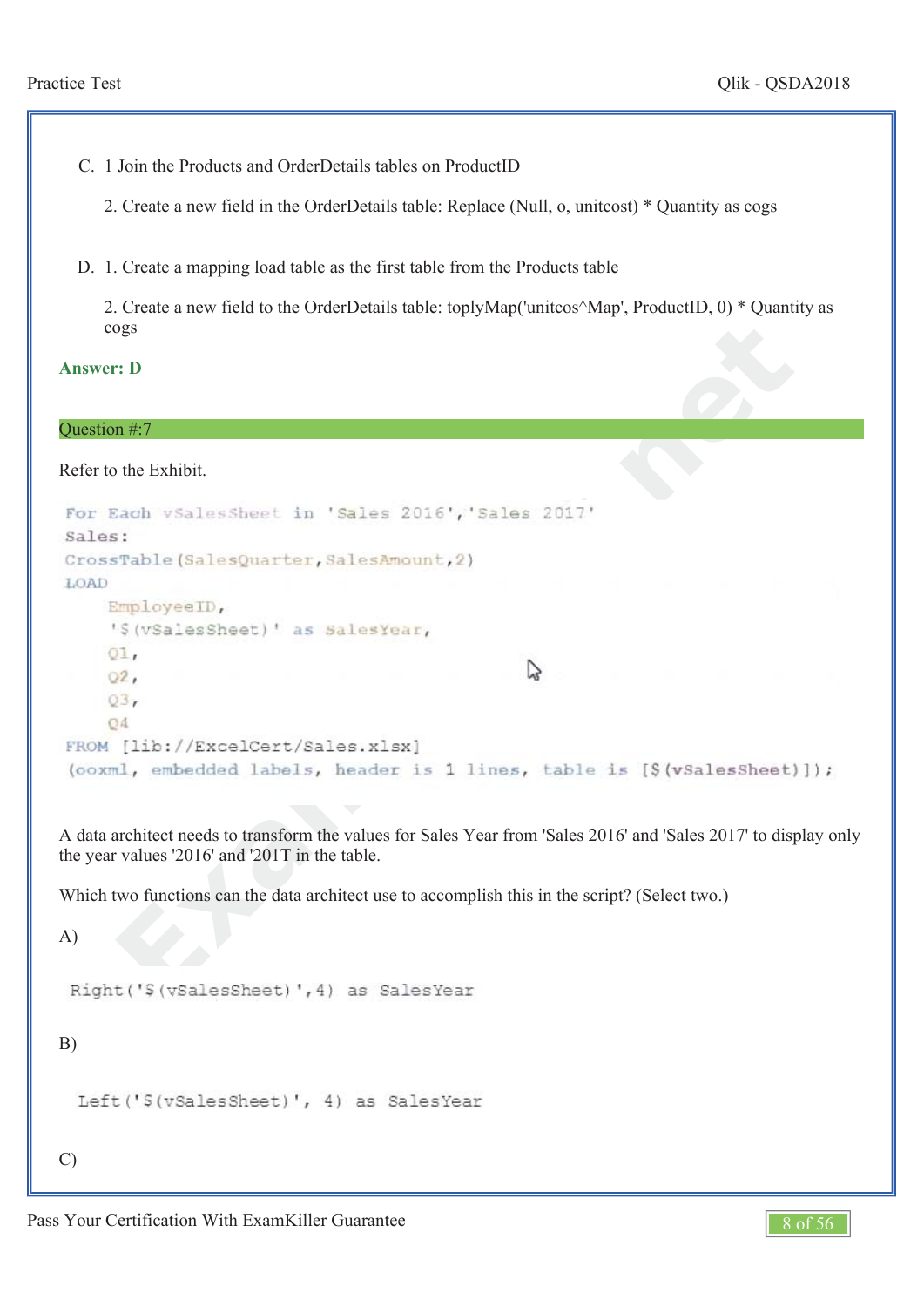```
SubField('$(vSalesSheet)',' ',2) as SalesYear
D)
 LTrim('S(vSalesSheet)') as SalesYear
E)
              amKiller.net
 A.
Option A
 B.
Option B
 C.
Option C
 D.
Option D
  E.
Option E
```
**Answer: A C**

# Question #:8

| OrderID | Date     |
|---------|----------|
| 10251   | 20160303 |
| 10251   | 20160303 |
| 10251   | 20160303 |
| 10277   | 20160511 |
| 10277   | 20160511 |
| 10289   | 20152111 |
| 10289   | 20152111 |
| 10290   | 20162311 |
| 10290   | 20162311 |
| 10290   | 20162311 |
| 10290   | 20162311 |
| 10338   | 20142101 |
| 10338   | 20142101 |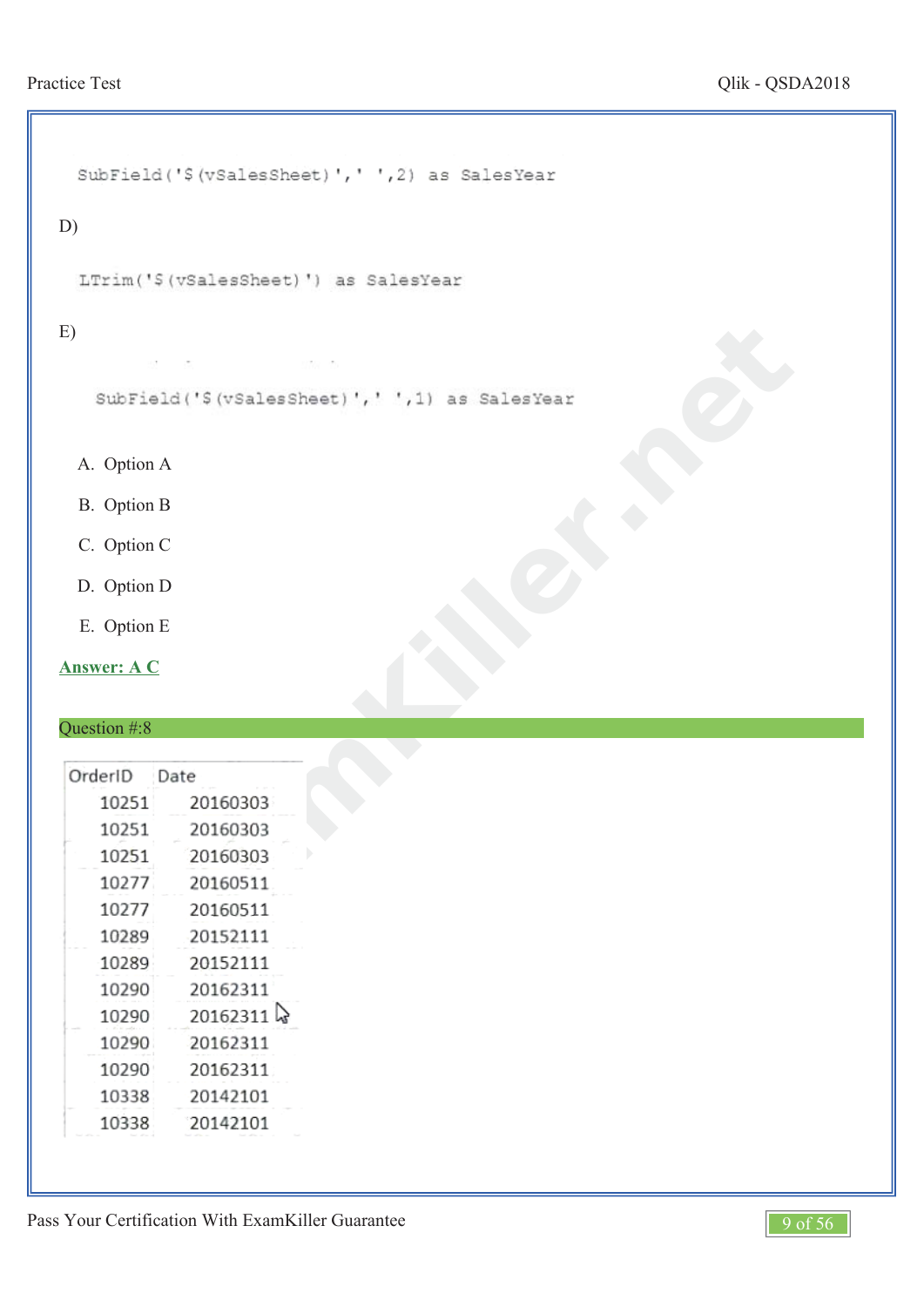Refer to the exhibit.

A data architect needs to build a sales dashboard. Data is stored in a legacy database. The extracted data contains the date in the format, 'YYYYDDMM'

Due to the source date format, the dates are being loaded as numbers.

Which function should the data architect use to fix this issue?

- A. Timestamp
- B. Date
- C. Date#
- D. Timestamp#

```
Answer: C
```
#### Question #:9

Sales managers need to see an overview of historical performance and highlight the current year's metrics App requirements:

- Display the current year's total sales
- Total sales displayed must respond to the user's selections

Which variables should a data architect create to meet these requirements?

#### A)

### B)

```
Example in the comparison of the set of the set of the set of the set of the set of the set of the set of the comparison of the current year's nems):<br>
Examples and the current year's total sales<br>
Examples and the set of t
Create the variables, vCurrentYear and vCurrentYTDSales, in the data load editor.
```
C)